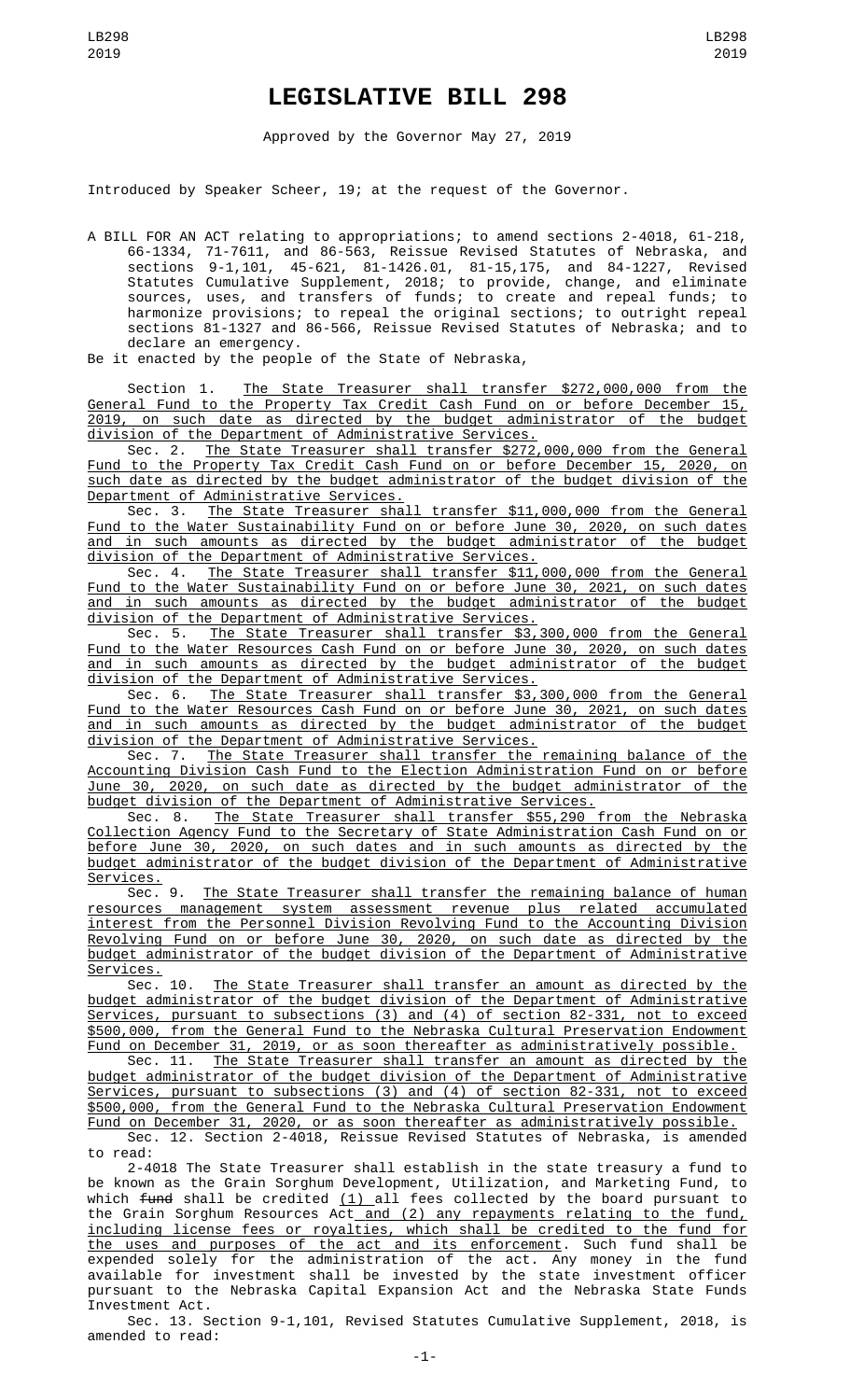9-1,101 (1) The Nebraska Bingo Act, the Nebraska County and City Lottery Act, the Nebraska Lottery and Raffle Act, the Nebraska Pickle Card Lottery Act, the Nebraska Small Lottery and Raffle Act, and section 9-701 shall be administered and enforced by the Charitable Gaming Division of the Department of Revenue, which division is hereby created. The Department of Revenue shall make annual reports to the Governor, Legislature, Auditor of Public Accounts, and Attorney General on all tax revenue received, expenses incurred, and other activities relating to the administration and enforcement of such acts. The report submitted to the Legislature shall be submitted electronically.

(2) The Charitable Gaming Operations Fund is hereby created. Any money in the fund available for investment shall be invested by the state investment officer pursuant to the Nebraska Capital Expansion Act and the Nebraska State Funds Investment Act.

(3)(a) Forty percent of the taxes collected pursuant to sections 9-239, 9-344, 9-429, and 9-648 shall be available to the Charitable Gaming Division for administering and enforcing the acts listed in subsection (1) of this section and providing administrative support for the Nebraska Commission on Problem Gambling. The remaining sixty percent shall be transferred to the General Fund. Any portion of the forty percent not used by the division in the administration and enforcement of such acts and section shall be distributed as provided in this subsection.

(b) Beginning July 1, 2019, through June 30, 2021, on or before the last day of the last month of each calendar quarter, the State Treasurer shall transfer one hundred thousand dollars from the Charitable Gaming Operations Fund to the Compulsive Gamblers Assistance Fund. Beginning July 1, 2021, on On or before November 1 each year, the State Treasurer shall transfer one hundred thousand dollars from the Charitable Gaming Operations Fund to the Compulsive Gamblers Assistance Fund, except that no transfer shall occur if the Charitable Gaming Operations Fund contains less than one hundred thousand dollars.

(c) Any money remaining in the Charitable Gaming Operations Fund after the transfer pursuant to subdivision (b) of this subsection not used by the Charitable Gaming Division in its administration and enforcement duties pursuant to this section may be transferred to the General Fund at the direction of the Legislature.

(4) The Tax Commissioner shall employ investigators who shall be vested with the authority and power of a law enforcement officer to carry out the laws of this state administered by the Tax Commissioner or the Department of Revenue and to enforce sections 28-1101 to 28-1117 relating to possession of a gambling device. For purposes of enforcing sections 28-1101 to 28-1117, the authority of the investigators shall be limited to investigating possession of a gambling device, notifying local law enforcement authorities, and reporting suspected violations to the county attorney for prosecution.

(5) The Charitable Gaming Division may charge a fee for publications and listings it produces. The fee shall not exceed the cost of publication and distribution of such items. The division may also charge a fee for making a copy of any record in its possession equal to the actual cost per page. The division shall remit the fees to the State Treasurer for credit to the Charitable Gaming Operations Fund.

(6) For administrative purposes only, the Nebraska Commission on Problem Gambling shall be located within the Charitable Gaming Division. The division shall provide office space, furniture, equipment, and stationery and other necessary supplies for the commission. Commission staff shall be appointed, supervised, and terminated by the director of the Gamblers Assistance Program pursuant to section 9-1004.

Sec. 14. Section 45-621, Revised Statutes Cumulative Supplement, 2018, is amended to read:

45-621 (1) All fees collected under the Collection Agency Act shall be remitted to the State Treasurer for credit to a special fund to be known as the Nebraska Collection Agency Fund. The board may use the fund as may be necessary for the proper administration and enforcement of the act. The fund shall be paid out only on proper vouchers approved by the board and upon warrants issued by the Director of Administrative Services and countersigned by the State Treasurer as provided by law. All fees and expenses of the Attorney General in representing the board pursuant to the act shall be paid out of such fund. Transfers from the fund to the Election Administration Fund<u>, the Secretary of</u> State Administration Cash Fund, or the General Fund may be made at the direction of the Legislature. Any money in the Nebraska Collection Agency Fund available for investment shall be invested by the state investment officer pursuant to the Nebraska Capital Expansion Act and the Nebraska State Funds Investment Act.

(2) On or before July 5, 2013, the State Treasurer shall transfer one hundred thousand dollars from the Nebraska Collection Agency Fund to the Election Administration Fund.

Sec. 15. Section 61-218, Reissue Revised Statutes of Nebraska, is amended to read:

61-218 (1) The Water Resources Cash Fund is created. The fund shall be administered by the Department of Natural Resources. Any money in the fund available for investment shall be invested by the state investment officer pursuant to the Nebraska Capital Expansion Act and the Nebraska State Funds Investment Act.

(2) The State Treasurer shall credit to the fund such money as is (a) transferred to the fund by the Legislature, (b) paid to the state as fees, deposits, payments, and repayments relating to the fund, both principal and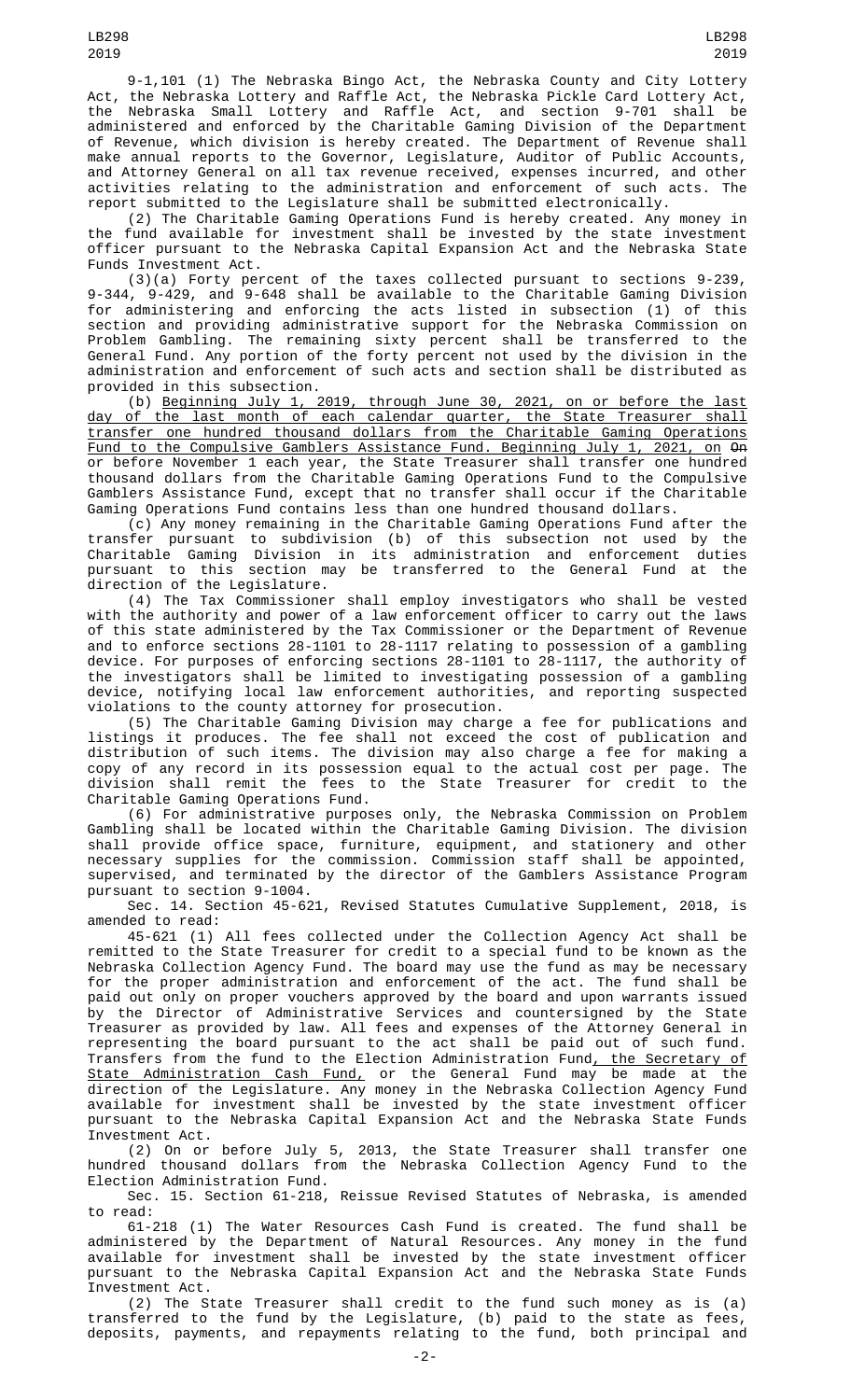interest, (c) donated as gifts, bequests, or other contributions to such fund from public or private entities, (d) made available by any department or agency of the United States if so directed by such department or agency, (e) allocated

claims regarding Colorado's past use of water under the Republican River Compact. (3) The fund shall be expended by the department (a) to aid management actions taken to reduce consumptive uses of water or to enhance streamflows or ground water recharge in river basins, subbasins, or reaches which are deemed by the department overappropriated pursuant to section 46-713 or fully appropriated pursuant to section 46-714 or are bound by an interstate compact or decree or a formal state contract or agreement, (b) for purposes of projects or proposals described in the grant application as set forth in subdivision (2) (h) of section 81-15,175, and (c) to the extent funds are not expended pursuant to subdivisions (a) and (b) of this subsection, the department may conduct a statewide assessment of short-term and long-term water management activities and funding needs to meet statutory requirements in sections 46-713 to 46-718 and 46-739 and any requirements of an interstate compact or decree or formal state contract or agreement. The fund shall not be used to pay for administrative expenses or any salaries for the department or any political subdivision.

pursuant to section 81-15,175, and (f) received by the state for settlement of

(4) It is the intent of the Legislature that three million three hundred thousand dollars be transferred each fiscal year from the General Fund to the Water Resources Cash Fund for FY2011-12 through <u>FY2022-23</u> <del>FY2018-19</del>, except that for FY2012-13 it is the intent of the Legislature that four million seven hundred thousand dollars be transferred from the General Fund to the Water Resources Cash Fund. It is the intent of the Legislature that the State Treasurer credit any money received from any Republican River Compact settlement to the Water Resources Cash Fund in the fiscal year in which it is received.

(5)(a) Expenditures from the Water Resources Cash Fund may be made to natural resources districts eligible under subsection (3) of this section for activities to either achieve a sustainable balance of consumptive water uses or assure compliance with an interstate compact or decree or a formal state contract or agreement and shall require a match of local funding in an amount equal to or greater than forty percent of the total cost of carrying out the eligible activity. The department shall, no later than August 1 of each year, beginning in 2007, determine the amount of funding that will be made available to natural resources districts from the Water Resources Cash Fund and notify natural resources districts of this determination. The department shall adopt and promulgate rules and regulations governing application for and use of the Water Resources Cash Fund by natural resources districts. Such rules and regulations shall, at a minimum, include the following components:

(i) Require an explanation of how the planned activity will achieve a sustainable balance of consumptive water uses or will assure compliance with an interstate compact or decree or a formal state contract or agreement as required by section 46-715 and the controls, rules, and regulations designed to carry out the activity; and

(ii) A schedule of implementation of the activity or its components, including the local match as set forth in subdivision (5)(a) of this section.

(b) Any natural resources district that fails to implement and enforce its controls, rules, and regulations as required by section 46-715 shall not be eligible for funding from the Water Resources Cash Fund until it is determined by the department that compliance with the provisions required by section<br>46-715 has been established. 46-715 has been established.

(6) The Department of Natural Resources shall submit electronically an annual report to the Legislature no later than October 1 of each year, beginning in the year 2007, that shall detail the use of the Water Resources Cash Fund in the previous year. The report shall provide:

(a) Details regarding the use and cost of activities carried out by the department; and

(b) Details regarding the use and cost of activities carried out by each natural resources district that received funds from the Water Resources Cash Fund.

(7)(a) Prior to the application deadline for fiscal year 2011-12, the Department of Natural Resources shall apply for a grant of nine million nine hundred thousand dollars from the Nebraska Environmental Trust Fund, to be paid out in three annual installments of three million three hundred thousand dollars. The purposes listed in the grant application shall be consistent with the uses of the Water Resources Cash Fund provided in this section and shall be used to aid management actions taken to reduce consumptive uses of water, to enhance streamflows, to recharge ground water, or to support wildlife habitat in any river basin determined to be fully appropriated pursuant to section 46-714 or designated as overappropriated pursuant to section 46-713.

(b) If the application is granted, funds received from such grant shall be remitted to the State Treasurer for credit to the Water Resources Cash Fund for the purpose of supporting the projects set forth in the grant application. The department shall include in its grant application documentation that the Legislature has authorized a transfer of three million three hundred thousand dollars from the General Fund into the Water Resources Cash Fund for each of fiscal years 2011-12 and 2012-13 and has stated its intent to transfer three million three hundred thousand dollars to the Water Resources Cash Fund for fiscal year 2013-14.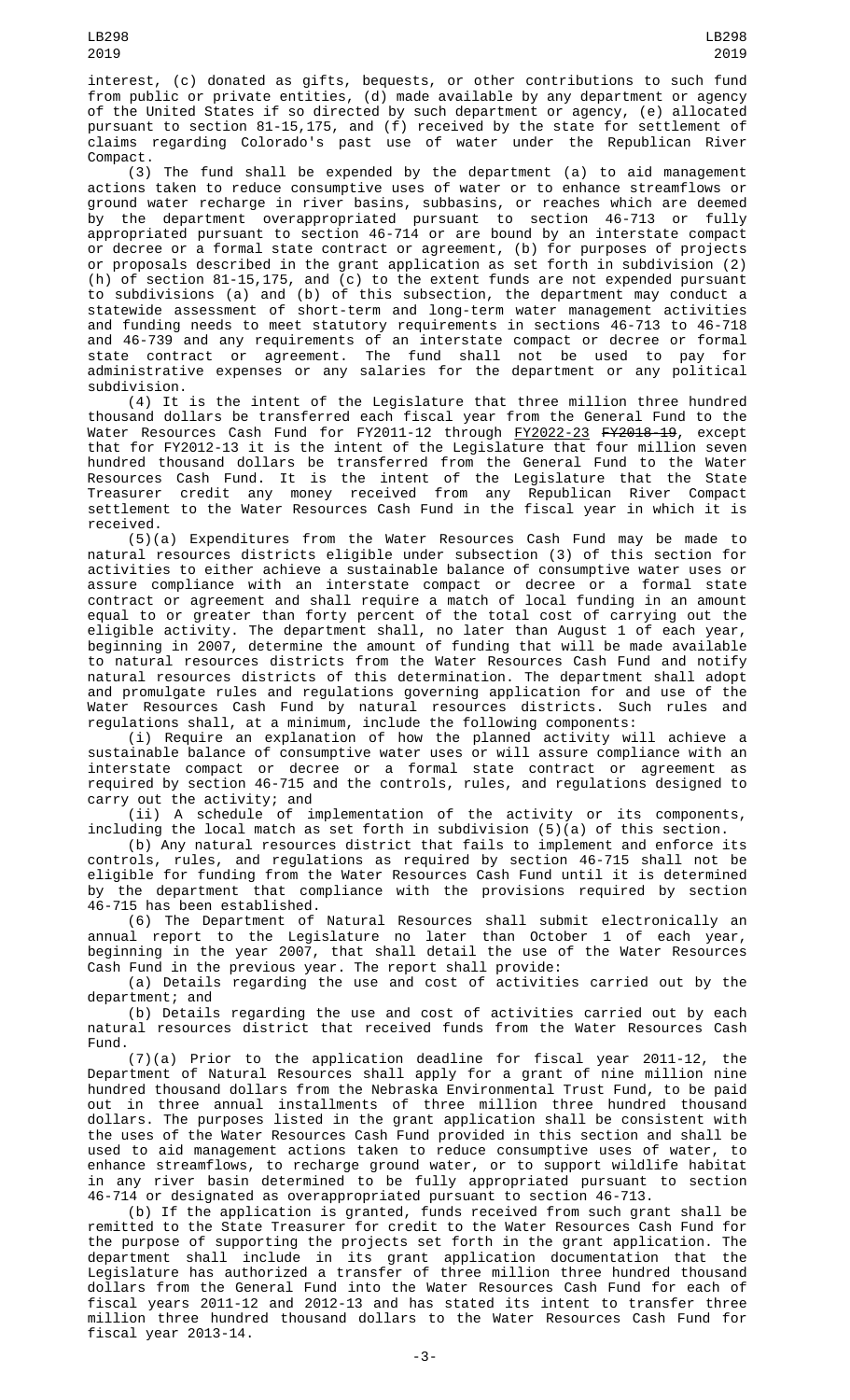(c) It is the intent of the Legislature that the department apply for an additional three-year grant that would begin in fiscal year 2014-15<u>,</u> <del>and</del> an additional three-year grant from the Nebraska Environmental Trust Fund that would begin in fiscal year 2017-18, and an additional three-year grant from the Nebraska Environmental Trust Fund that would begin in fiscal year 2020-21 if the criteria established in subsection (4) of section 81-15,175 are achieved.

(8) The department shall establish a subaccount within the Water Resources Cash Fund for the accounting of all money received as a grant from the Nebraska Environmental Trust Fund as the result of an application made pursuant to subsection (7) of this section. At the end of each calendar month, the department shall calculate the amount of interest earnings accruing to the subaccount and shall notify the State Treasurer who shall then transfer a like amount from the Water Resources Cash Fund to the Nebraska Environmental Trust Fund.

Sec. 16. Section 66-1334, Reissue Revised Statutes of Nebraska, is amended to read:

66-1334 (1) The Agricultural Alcohol Fuel Tax Fund is hereby created. No part of the funds deposited in the fund or of federal funds or other funds solicited in conjunction with research or demonstration programs shall lapse to the General Fund. Transfers from the Agricultural Alcohol Fuel Tax Fund to the Ethanol Production Incentive Cash Fund may be made at the direction of the Legislature. In addition to such unexpended balance appropriation, there is hereby appropriated such amounts as are deposited in the Agricultural Alcohol F<del>uel Tax Fund in each year.</del> The fund shall be administered by the board. <u>The</u> fund shall contain (a) transfers made pursuant to section 66-726, (b) all sums of money received from fees resulting from any conference or event held by the board, (c) gifts, grants, and contributions made by public or private entities, and (d) transfers as authorized by the Legislature. Any money in the fund available for investment shall be invested by the state investment officer pursuant to the Nebraska Capital Expansion Act and the Nebraska State Funds Investment Act.

(2) The fund shall be used for the following purposes:

(a) Establishment, with cooperation of private industry, of procedures and processes necessary to the manufacture and marketing of fuel containing agricultural ethyl alcohol;<br>(b) Establishment of

procedures for entering blended fuel into the marketplace by private enterprise;

(c) Analysis of the marketing process and testing of marketing procedures to assure acceptance in the private marketplace of blended fuel and byproducts resulting from the manufacturing process;

(d) Cooperation with private industry to establish privately owned agricultural ethyl alcohol manufacturing plants in Nebraska to supply demand for blended fuel;

(e) Sponsoring research and development of industrial and commercial uses for agricultural ethyl alcohol and for byproducts resulting from the manufacturing process;

(f) Promotion of state and national air quality improvement programs and influencing federal legislation that requires or encourages the use of fuels oxygenated by the inclusion of agricultural ethyl alcohol or its derivatives;

(g) Promotion of the use of renewable agricultural ethyl alcohol as a partial replacement for imported oil and for the energy and economic security of the nation;

(h) Participation in development and passage of national legislation dealing with research, development, and promotion of United States production of fuels oxygenated by the inclusion of agricultural ethyl alcohol or its derivatives, access to potential markets, tax incentives, imports of foreignproduced fuel, and related concerns that may develop in the future; and

(i) As the board may otherwise direct to fulfill the goals set forth under the Ethanol Development Act, including monitoring contracts for <del>existing</del> ethanol program commitments <del>consummated pursuant to the law in existence prior</del> to September 1, 1993, and solicitation of federal funds.

Sec. 17. Section 71-7611, Reissue Revised Statutes of Nebraska, is amended to read:

71-7611 (1) The Nebraska Health Care Cash Fund is created. The State Treasurer shall transfer (a) sixty million three hundred thousand dollars on or before July 15, 2014, (b) sixty million three hundred fifty thousand dollars on or before July 15, 2015, (c) sixty million three hundred fifty thousand dollars on or before July 15, 2016, (d) sixty million seven hundred thousand dollars on or before July 15, 2017, (e) five hundred thousand dollars on or before May 15, 2018, (f) sixty-one million six hundred thousand dollars on or before July 15, 2018, (g) sixty-one million <u>four</u> <del>three</del> hundred <del>fifty</del> thousand dollars on or before July 15, 2019, and (h) sixty million four hundred fifty thousand dollars on or before every July 15 thereafter from the Nebraska Medicaid Intergovernmental Trust Fund and the Nebraska Tobacco Settlement Trust Fund to the Nebraska Health Care Cash Fund, except that such amount shall be reduced by the amount of the unobligated balance in the Nebraska Health Care Cash Fund at the time the transfer is made. The state investment officer shall advise the State Treasurer on the amounts to be transferred first from the Nebraska Medicaid Intergovernmental Trust Fund until the fund balance is depleted and from the Nebraska Tobacco Settlement Trust Fund thereafter in order to sustain such transfers in perpetuity. The state investment officer shall report electronically to the Legislature on or before October 1 of every even-numbered year on the sustainability of such transfers. The Nebraska Health Care Cash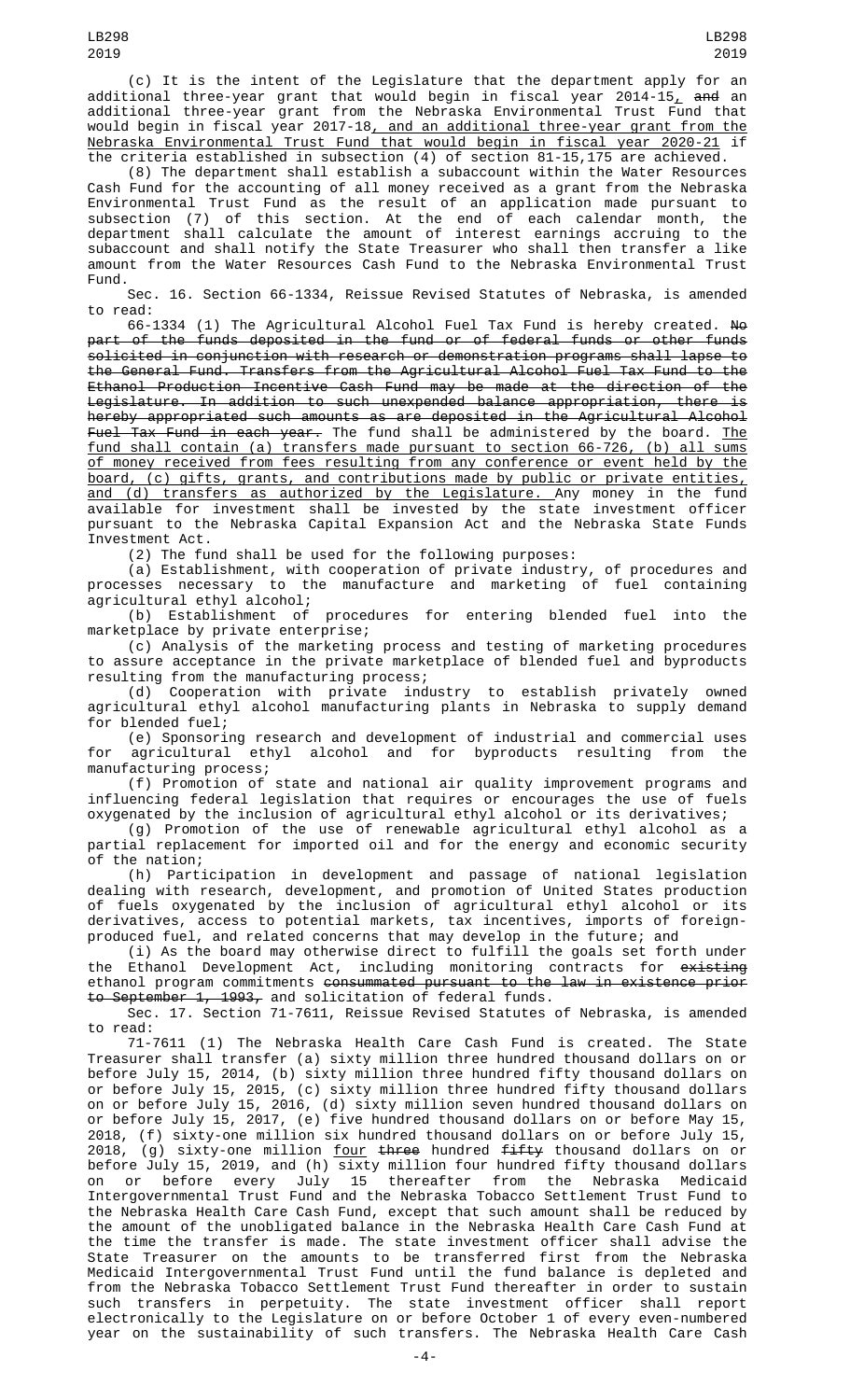Fund shall also include money received pursuant to section 77-2602. Except as otherwise provided by law, no more than the amounts specified in this subsection may be appropriated or transferred from the Nebraska Health Care Cash Fund in any fiscal year.

The State Treasurer shall transfer ten million dollars from the Nebraska Medicaid Intergovernmental Trust Fund to the General Fund on June 28, 2018, and June 28, 2019.

It is the intent of the Legislature that no additional programs are funded through the Nebraska Health Care Cash Fund until funding for all programs with an appropriation from the fund during FY2012-13 are restored to their FY2012-13 levels.

(2) Any money in the Nebraska Health Care Cash Fund available for investment shall be invested by the state investment officer pursuant to the Nebraska Capital Expansion Act and the Nebraska State Funds Investment Act.

(3) The University of Nebraska and postsecondary educational institutions having colleges of medicine in Nebraska and their affiliated research hospitals in Nebraska, as a condition of receiving any funds appropriated or transferred from the Nebraska Health Care Cash Fund, shall not discriminate against any person on the basis of sexual orientation.

(4) The State Treasurer shall transfer fifty thousand dollars on or before July 15, 2016, from the Nebraska Health Care Cash Fund to the Board of Regents of the University of Nebraska for the University of Nebraska Medical Center. It is the intent of the Legislature that these funds be used by the College of Public Health for workforce training.

(5) It is the intent of the Legislature that the cost of the staff and operating costs necessary to carry out the changes made by Laws 2018, LB439, and not covered by fees or federal funds shall be funded from the Nebraska Health Care Cash Fund for fiscal years 2018-19 and 2019-20.

Sec. 18. Section 81-1426.01, Revised Statutes Cumulative Supplement, 2018, is amended to read:

81-1426.01 (1) There is created a separate and distinct budgetary program within the commission to be known as the County Justice Reinvestment Grant Program. Funding shall be used to provide grants to counties to help offset jail costs.—It is the intent of the Legislature to appropriate five hundred thousand dollars to the County Justice Reinvestment Grant Program.

(2) The annual General Fund appropriation to the County Justice Reinvestment Grant Program shall be apportioned to the counties as grants in accordance with a formula established in rules and regulations adopted and promulgated by the commission. The formula shall be based on the total number per county of individuals incarcerated in jails and the total capacity of jails.

(3) Funds provided to counties under the County Justice Reinvestment Grant Program shall be used exclusively to assist counties in the event that their average daily jail population increases after August 30, 2015. In distributing funds provided under the County Justice Reinvestment Grant Program, counties shall demonstrate to the commission that their average daily jail population increased, using data to pinpoint the contributing factors, as a result of the implementation of Laws 2015, LB605. The commission shall grant funds to counties which have an increase in population compared to the average daily jail population of the preceding three fiscal years. In calculating the average daily jail population, counties shall only include post-adjudication inmates who are serving sentences or inmates serving custodial sanctions due to probation violations. Counties may apply for grants one year after August 30, 2015.

(4) No funds appropriated or distributed under the County Justice Reinvestment Grant Program shall be used for the construction of secure detention facilities, secure treatment facilities, secure confinement facilities, or county jails. Grants received under this section shall not be used for capital construction or the lease or acquisition of facilities. Any funds appropriated to the County Justice Reinvestment Grant Program to be distributed to counties under this section shall be retained by the commission to be distributed in the form of grants in the following fiscal year.

(5) In distributing funds provided under the County Justice Reinvestment Grant Program, recipients shall prioritize use of the funds for programs, services, and approaches that reduce jail populations and costs.<u> The funds may</u> be used to supplement existing programs, services, and approaches to reduce jail populations and costs.

(6) Any aid not distributed to counties shall be retained by the commission to be distributed on a competitive basis to counties demonstrating additional need in the funding areas identified in this section.

(7) (6) Any county receiving grants under the County Justice Reinvestment Grant Program shall submit annual information electronically to the commission as required by rules and regulations adopted and promulgated by the commission. The information shall include, but not be limited to, the objective sought for the grant and estimated savings and reduction in jail inmates.

(8) (7) The commission shall report annually to the Governor and the Legislature on the distribution and use of funds for grants appropriated under the County Justice Reinvestment Grant Program. The report shall include, but not be limited to, the information listed under subsection <u>(7)</u> <del>(6)</del> of this section. The report submitted to the Legislature shall be submitted electronically.

(9) (8) The commission shall adopt and promulgate rules and regulations to implement this section.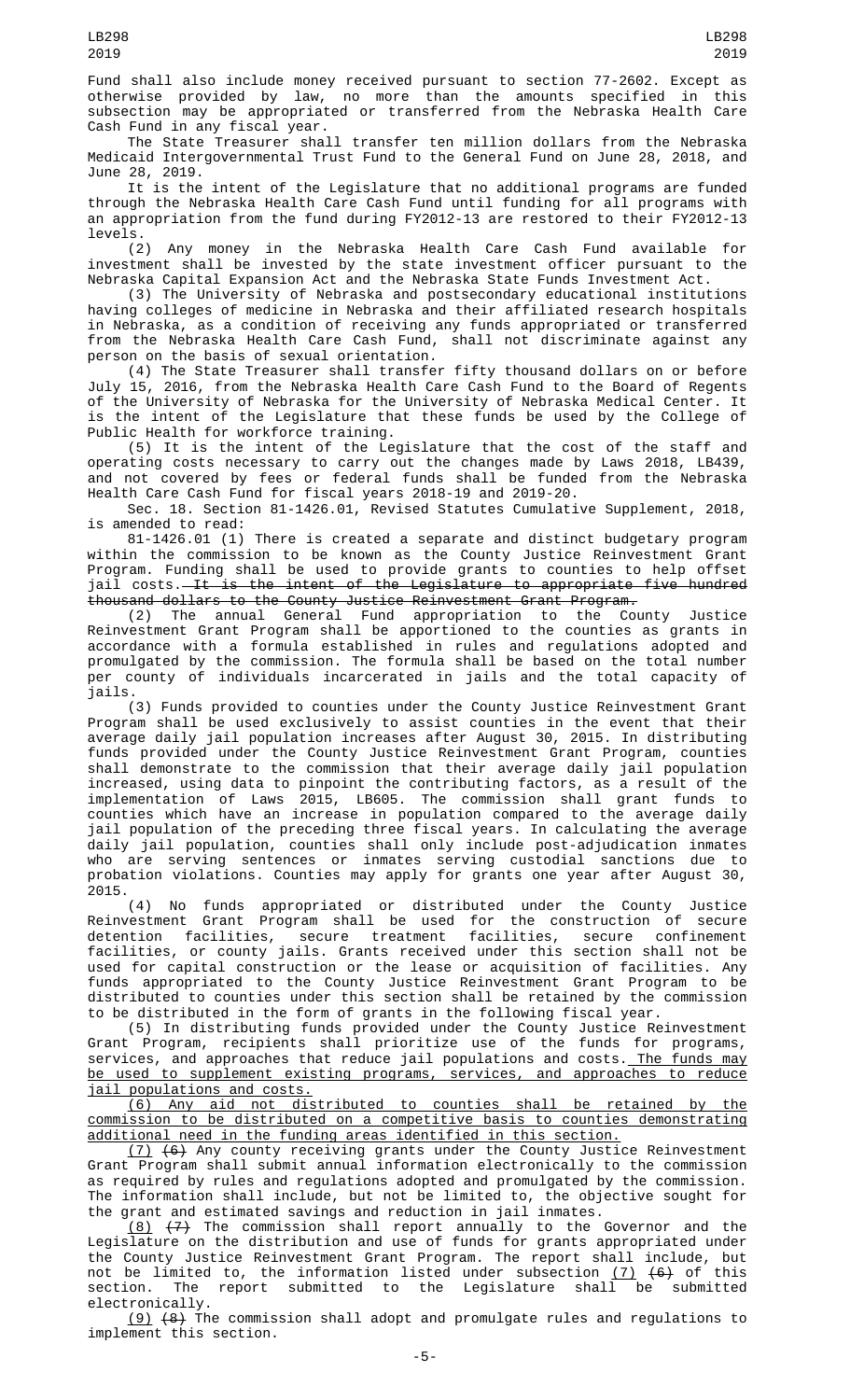Sec. 19. Section 81-15,175, Revised Statutes Cumulative Supplement, 2018, is amended to read:

81-15,175 (1) The board may make an annual allocation each fiscal year from the Nebraska Environmental Trust Fund to the Nebraska Environmental Endowment Fund as provided in section 81-15,174.01. The board shall make annual allocations from the Nebraska Environmental Trust Fund and may make annual allocations each fiscal year from the Nebraska Environmental Endowment Fund for projects which conform to the environmental categories of the board established pursuant to section 81-15,176 and to the extent the board determines those projects to have merit. The board shall establish a calendar annually for receiving and evaluating proposals and awarding grants. To evaluate the economic, financial, and technical feasibility of proposals, the board may establish subcommittees, request or contract for assistance, or establish advisory groups. Private citizens serving on advisory groups shall be reimbursed for their actual and necessary expenses pursuant to sections 81-1174 to 81-1177.

(2) The board shall establish rating systems for ranking proposals which meet the board's environmental categories and other criteria. The rating systems shall include, but not be limited to, the following considerations:

(a) Conformance with categories established pursuant to section 81-15,176;

(b) Amount of funds committed from other funding sources;

(c) Encouragement of public-private partnerships;

(d) Geographic mix of projects over time; (e) Cost-effectiveness and economic impact;

(f) Direct environmental impact;

(g) Environmental benefit to the general public and the long-term nature of such public benefit; and

(h) Applications recommended by the Director of Natural Resources and submitted by the Department of Natural Resources pursuant to subsection (7) of section 61-218 shall be awarded fifty priority points in the ranking process for the 2011 grant application if the Legislature has authorized annual transfers of three million three hundred thousand dollars to the Water Resources Cash Fund for each of fiscal years 2011-12 and 2012-13 and has stated its intent to transfer three million three hundred thousand dollars to the Water Resources Cash Fund in fiscal year 2013-14. Priority points shall be awarded if the proposed programs set forth in the grant application are consistent with the purposes of reducing consumptive uses of water, enhancing streamflows, recharging ground water, or supporting wildlife habitat in any river basin determined to be fully appropriated pursuant to section 46-714 or designated as overappropriated pursuant to section 46-713.

(3) A grant awarded under this section pursuant to an application made under subsection (7) of section 61-218 shall be paid out in the following manner:

(a) The initial three million three hundred thousand dollar installment shall be remitted to the State Treasurer for credit to the Water Resources Cash Fund no later than fifteen business days after the date that the grant is approved by the board;

(b) The second three million three hundred thousand dollar installment shall be remitted to the State Treasurer for credit to the Water Resources Cash Fund no later than May 15, 2013; and

(c) The third three million three hundred thousand dollar installment shall be remitted to the State Treasurer for credit to the Water Resources Cash Fund no later than May 15, 2014, if the Legislature has authorized a transfer of three million three hundred thousand dollars from the General Fund to the Water Resources Cash Fund for fiscal year 2013-14.

(4) It is the intent of the Legislature that the Department of Natural Resources apply for an additional three-year grant from the Nebraska Environmental Trust Fund that would begin in fiscal year 2014-15<u>,</u> <del>and</del> a threeyear grant that would begin in fiscal year 2017-18<u>, and a three-year grant that</u> would begin in fiscal year 2020-21 and such application shall be awarded fifty priority points in the ranking process as set forth in subdivision (2)(h) of this section if the following criteria are met:

(a) The Natural Resources Committee of the Legislature has examined options for water funding and has submitted a report electronically to the Clerk of the Legislature and the Governor by December 1, 2012, setting forth:

(i) An outline and priority listing of water management and funding needs in Nebraska, including instream flows, residential, agricultural, recreational, and municipal needs, interstate obligations, water quality issues, and natural habitats preservation;

(ii) An outline of statewide funding options which create a dedicated, sustainable funding source to meet the needs set forth in the report; and

(iii) Recommendations for legislation;

(b) The projects and activities funded by the department through grants from the Nebraska Environmental Trust Fund under this section have resulted in enhanced streamflows, reduced consumptive uses of water, recharged ground water, supported wildlife habitat, or otherwise contributed towards conserving, enhancing, and restoring Nebraska's ground water and surface water resources. On or before July 1, 2014, the department shall submit electronically a report to the Natural Resources Committee of the Legislature providing demonstrable evidence of the benefits accrued from such projects and activities; and

(c) In addition to the grant reporting requirements of the trust, on or before July 1, 2014, the department provides to the board a report which includes documentation that: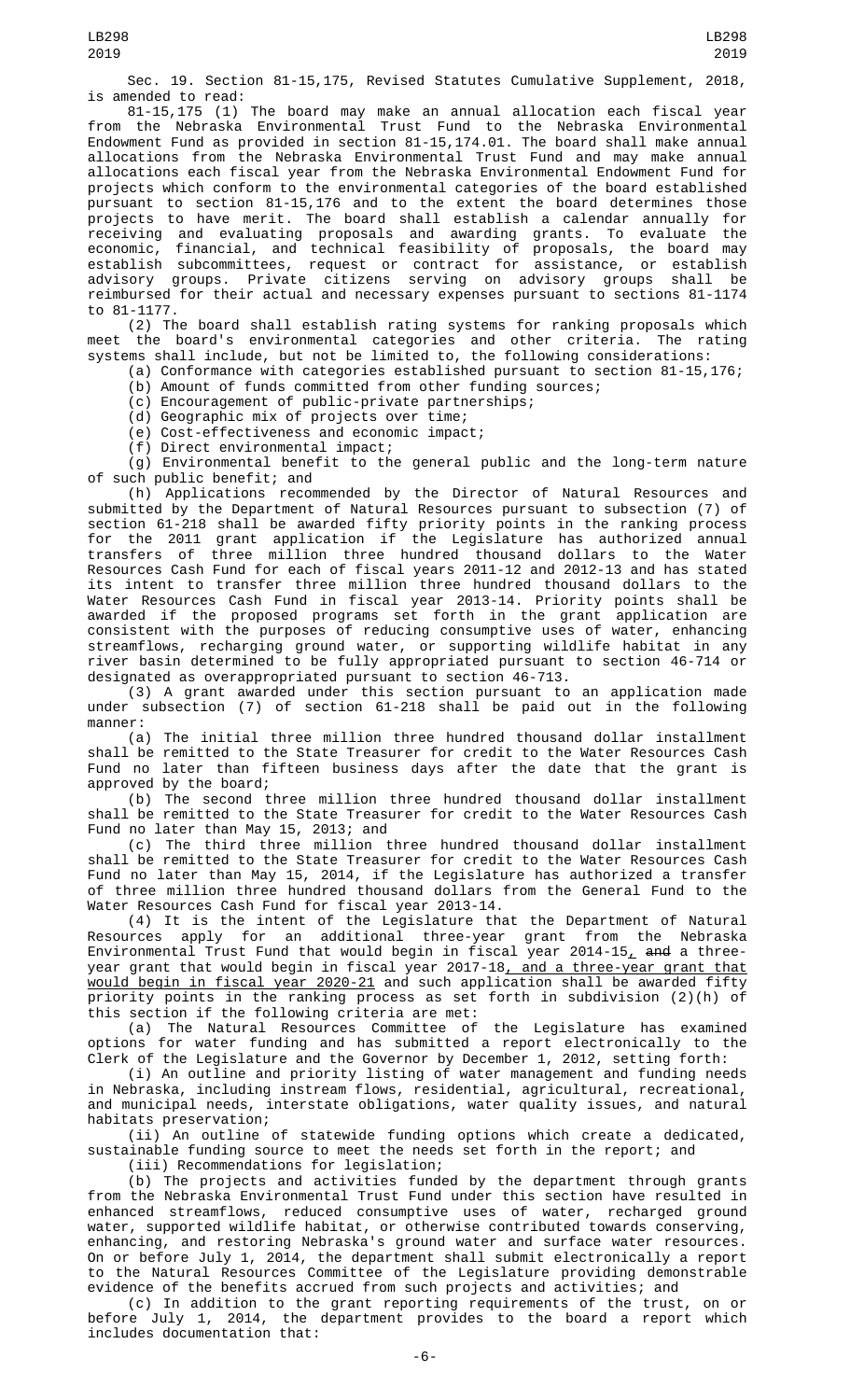(i) Expenditures from the Water Resources Cash Fund made to natural resources districts have met the matching fund requirements provided in

subdivision (5)(a) of section 61-218; (ii) Ten percent or less of the matching fund requirements has been provided by in-kind contributions for expenses incurred for projects enumerated in the grant application. In-kind contributions shall not include land or land rights; and

(iii) All other projects and activities funded by the department through grants from the Nebraska Environmental Trust Fund under this section were matched not less than forty percent of the project or activity cost by other funding sources.

(5) The board may establish a subcommittee to rate grant applications. If the board uses a subcommittee, the meetings of such subcommittee shall be subject to the Open Meetings Act. The subcommittee shall (a) use the rating systems established by the board under subsection (2) of this section, (b) assign a numeric value to each rating criterion, combine these values into a total score for each application, and rank the applications by the total scores, (c) recommend an amount of funding for each application, which amount may be more or less than the requested amount, and (d) submit the ranked list and recommended funding to the board for its approval or disapproval.

(6) The board may commit funds to multiyear projects, subject to available funds and appropriations. No commitment shall exceed three years without formal action by the board to renew the grant or contract. Multiyear commitments may be exempt from the rating process except for the initial application and requests to renew the commitment.

(7) The board shall adopt and promulgate rules and regulations and publish guidelines governing allocations from the fund. The board shall conduct annual reviews of existing projects for compliance with project goals and grant requirements.

(8) Every five years the board may evaluate the long-term effects of the projects it funds. The evaluation may assess a sample of such projects. The board may hire an independent consultant to conduct the evaluation and may report the evaluation findings to the Legislature and the Governor. The report submitted to the Legislature shall be submitted electronically.

Sec. 20. Section 84-1227, Revised Statutes Cumulative Supplement, 2018, is amended to read:

84-1227 There is hereby established in the state treasury a special fund to be known as the Records Management Cash Fund which, when appropriated by the Legislature, shall be expended by the Secretary of State for the purposes of providing records management services and assistance to <u>state and </u>local agencies, for development and maintenance of the portal for providing electronic access to public records or electronic information and services, and for grants to a state or local agency as provided in subdivision (1)(j) of section 84-1204. All fees and charges for the purpose of records management services and analysis received by the Secretary of State from the local agencies shall be remitted to the State Treasurer for credit to such fund. Transfers may be made from the fund to the General Fund<sub>L</sub>  $\rho$  the Secretary of State Administration Cash Fund<u>, or the Election Administration Fund</u> at the direction of the Legislature. The State Treasurer, at the direction of the budget administrator of the budget division of the Department of Administrative Services, shall transfer five hundred thousand dollars from the Records Management Cash Fund to the Information Management Revolving Fund on or before June 30, 2016. Any money in the Records Management Cash Fund available for investment shall be invested by the state investment officer pursuant to the Nebraska Capital Expansion Act and the Nebraska State Funds Investment Act.

Sec. 21. Section 86-563, Reissue Revised Statutes of Nebraska, is amended to read:

86-563 In establishing and maintaining the system:

(1) The division:

(a) Shall provide the computer network and services for the system with assistance from the division of communications of the office;

(b) Shall, within available resources, assist local, state, and federal collaborative efforts to encourage coordination of information systems and data sharing;

(c) Shall coordinate its activities and responsibilities with the functions of the division of communications to minimize overlap and duplication of technical services between the divisions in supporting the system, its applications, and application development; and

(d) May undertake and coordinate planning studies to determine the feasibility, benefits, costs, requirements, and options for the feasibility, benefits, costs,<br>intergovernmental transfer of data;

(2) The officer:

(a) Shall approve and coordinate the design, development, installation, training, and maintenance of applications by state agencies for use on the system. Any agency proposing to add an application to the system shall submit an evaluation to the officer that examines the cost-effectiveness, technical feasibility, and potential use of the proposed application; that identifies the total costs of the application, including design, development, testing, installation, operation, and any changes to the computer network that are necessary for its operation; and that provides a schedule that shows the estimated completion dates for design, development, testing, installation, training, and full operational status. The officer shall not approve an application by a state agency for use on the system unless his or her review